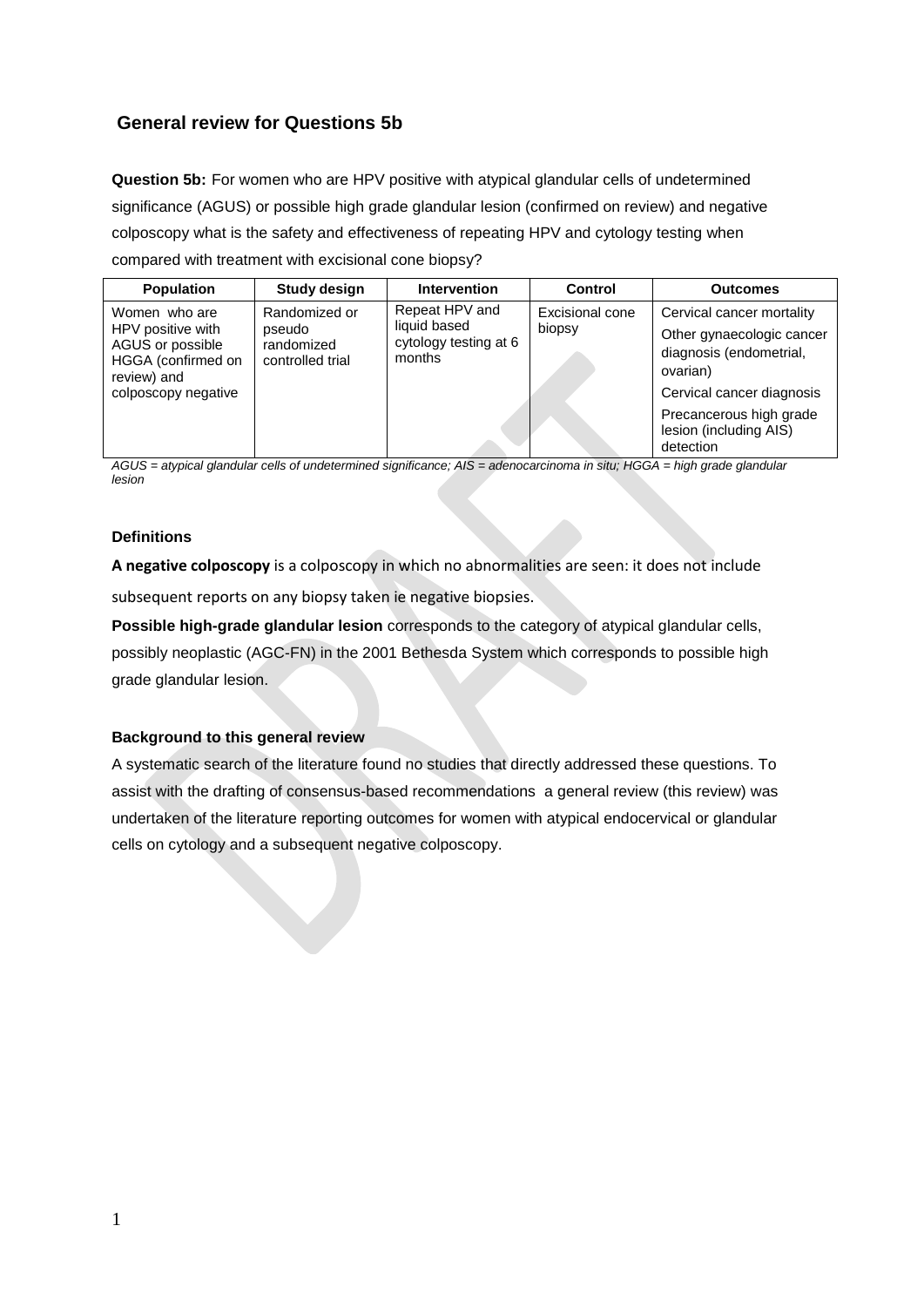## **GENERAL REVIEW OF THE LITERATURE**

#### **Existing guidelines**

**1. Current (2005) Australian guidelines**

## *Possible high-grade glandular lesion*

*The flow chart in figure 8.3 indicates the options of cone biopsy or repeat Pap test and colposcopy at 3 months if the cervical TZ is normal. (In management flow chart - not an actual recommendation) Atypical glandular or endocervical cells of undetermined significance*

*In the presence of a normal colposcopy and a normal cervical TZ, close observation with a repeat Pap test and colposcopy at six months is an option. (Comment - not an actual recommendation)*

| <b>Title</b>                                                                                                                                                                                                                   | Organisation                                                                        | Evidence-<br>based?                                                                                        | <b>Recommendation</b>                                                                                                                                                                                                                                                                                                                                                                                                                                                                                                                                                                                                                                                                                                          |
|--------------------------------------------------------------------------------------------------------------------------------------------------------------------------------------------------------------------------------|-------------------------------------------------------------------------------------|------------------------------------------------------------------------------------------------------------|--------------------------------------------------------------------------------------------------------------------------------------------------------------------------------------------------------------------------------------------------------------------------------------------------------------------------------------------------------------------------------------------------------------------------------------------------------------------------------------------------------------------------------------------------------------------------------------------------------------------------------------------------------------------------------------------------------------------------------|
| 2012 Updated consensus<br>guidelines for the<br>management of abnormal<br>cervical cancer screening<br>tests and cancer precursors<br>Massad et al., (2013) J<br>Lower Genital Tract Disease<br>$17(5)$ : S1 - S27             | American<br>Society for<br>Colposcopy and<br>Cervical<br>Pathology.                 | Consensus<br>based on<br>literature<br>searches and<br>Kaiser<br>Permanente<br>Northern<br>California data | <b>Management of Women With AGC</b><br>For women with AGC not otherwise specified<br>cytology in whom CIN2+ is not identified, co-testing<br>at 12 months and 24 months is recommended. If<br>both co-tests are negative, return for repeat co-<br>testing in 3 years is recommended. If any test is<br>abnormal, colposcopy is recommended.<br>For women with AGC "favor neoplasia" or<br>endocervical AIS cytology, if invasive disease is not<br>identified during the initial colposcopic workup, a<br>diagnostic excisional procedure is recommended<br>(All). It is recommended that the type of diagnostic<br>excisional procedure used in this setting provide an<br>intact specimen with interpretable margins (BII). |
| 2012 Colposcopic<br>management of abnormal<br>cervical cytology and<br>histology<br>Bentley et al., (2012) J<br>Obstet Gynaecol Can 34<br>(12):1188-1202                                                                       | Society of<br><b>Obstetricians</b><br>and<br>Gynaecologists<br>of Canada            | Consensus-<br>based                                                                                        | Managing atypical glandular cytology<br>With AGC-NOS cytology and the absence of an<br>identified lesion, women are still at risk of<br>developing a lesion. In this situation, follow-up<br>assessment every 6 months for 2 years includes<br>repeat cytology testing, colposcopy, and ECC.                                                                                                                                                                                                                                                                                                                                                                                                                                   |
| 2008 European guidelines<br>for quality assurance in<br>cervical cancer screening:<br>recommendations for clinical<br>management of abnormal<br>cervical cytology, Part 1<br>Jordan et al., (2008)<br>Cytopathology 19:342-354 | European<br>Cancer<br>Screening<br>Network and<br>European<br><b>Cancer Network</b> | Unclear if<br>evidence based                                                                               | When the indication for referral is AGC not<br>otherwise specified and colposcopy reveals no<br>neoplasia, repeat cytology every 6 months for 2<br>years using additional endocervical brush sampling<br>is recommended.<br>If a woman with AGC suggestive either of neoplasia<br>or endocervical AIS has negative colposcopy,<br>diagnostic conization should be carried out. Cold<br>knife excision is recommended in order to avoid<br>destruction of the margins.                                                                                                                                                                                                                                                          |

## **2. Other existing potentially relevant guidelines**

*AGC = atypical glandular lesion; AGC-NOS = atypical glandular lesion not otherwise specified; AIS = adenocarcinoma in situ; ASCCP = American Society for Colposcopy and Cervical Pathology; ECC = endocervical curettage*

#### **Search Strategy**

This review **focused on negative colposcopies** and drew on the articles collected as a result of systematic searches of Medline, Premedline and Embase databases from 2004 onwards that were designed to identify all studies reporting negative or normal colposcopies. We examined these studies for any data for women with glandular abnormalities on initial cytology.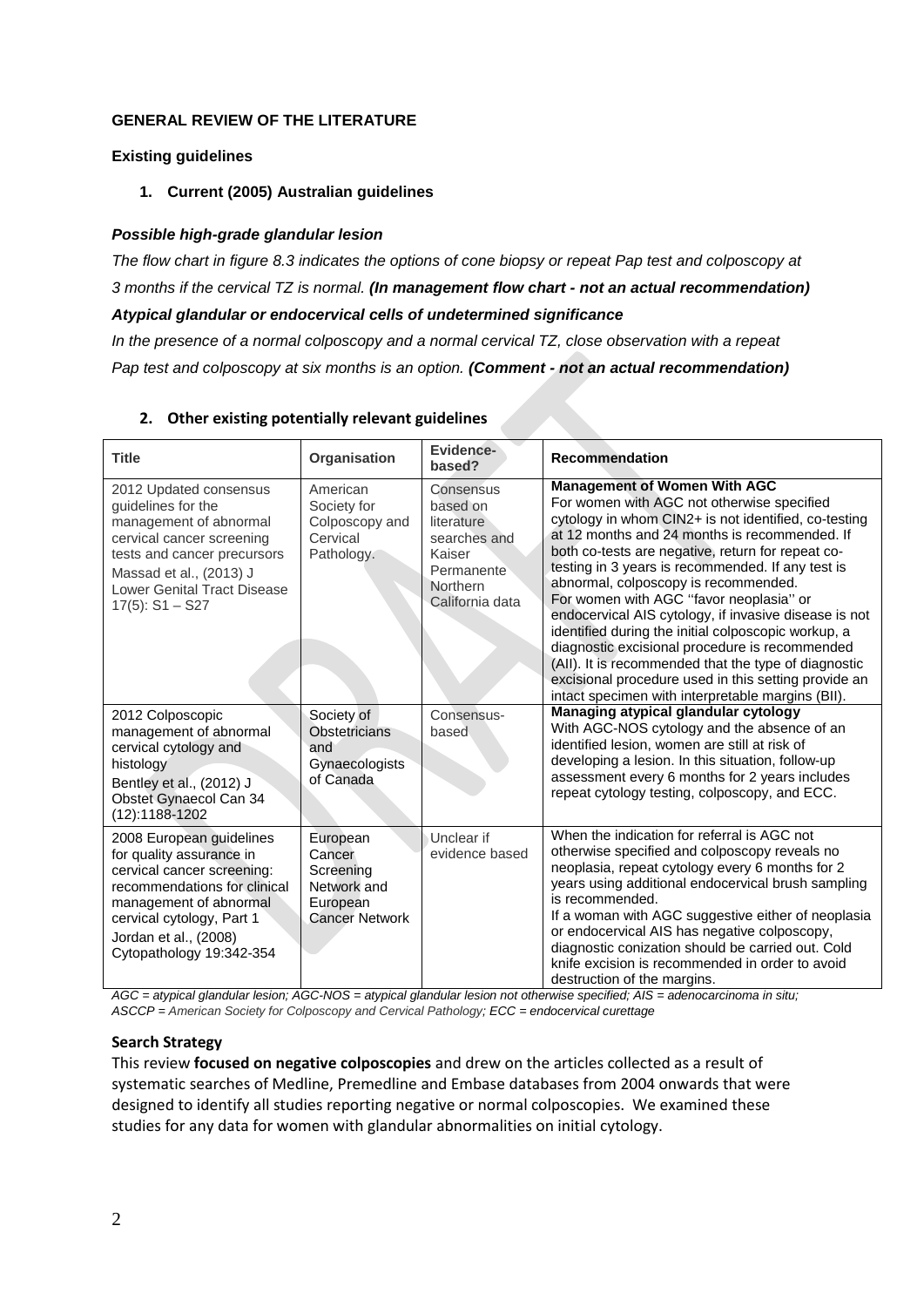## **Results:**

Studies **following-up** women with **abnormal glandular cytology** and a subsequent negative colposcopy – **1 study found**

**Table 1:** Characteristics and results of studies following-up women with **borderline glandular\*** cytology and a subsequent **negative colposcopy**

| <b>Study</b>                                                                                                                                                                                      | Study design                                                                                                                                                                                                                                                                                                                             | Population | <b>Results</b>                                                                                                                                                                                                                                                                                                                                                                                                                     |
|---------------------------------------------------------------------------------------------------------------------------------------------------------------------------------------------------|------------------------------------------------------------------------------------------------------------------------------------------------------------------------------------------------------------------------------------------------------------------------------------------------------------------------------------------|------------|------------------------------------------------------------------------------------------------------------------------------------------------------------------------------------------------------------------------------------------------------------------------------------------------------------------------------------------------------------------------------------------------------------------------------------|
| Jadoon 2009<br>(UK)                                                                                                                                                                               | Women diagnosed initially or for the second time<br>Retrospective<br>with borderline glandular cytology* between 2001<br>cohort<br>and 2005 who were referred for and underwent<br>colposcopy ( $N = 56$ )<br>and the colposcopy was normal<br>$N = 19$<br>Of these, women with follow-up cytology at 6,12,<br>and 24 months<br>$N = 18$ |            | Women with <b>borderline glandular cytology</b> * and <b>normal colposcopy</b> who underwent<br>biopsy (unspecified) $n = 15$<br>0/15 diagnosed with CIN2+ at colposcopy<br>Women with normal colposcopy who had 24 month cytology follow-up $n = 18$<br>0/18 had abnormal smears on follow-up cytology by 24 months<br>All women with borderline glandular cytology* who underwent colposcopy and histology<br>available $n = 52$ |
| Age not reported<br>52/56 underwent some form of biopsy<br>Punch biopsy<br>$n = 33$<br><b>LLETZ</b><br>$n = 12$<br>Punch followed by LLETZ<br>$n = 5$<br>Punch/LLETZ and pipelle sampling $n = 2$ | 75.0% < CIN2 ( $n = 39$ )<br>9.6% CGIN or high grade CGIN ( $n = 5$ )<br>13.5% CIN2+ $(n = 7)$<br>1.9% invasive cancer ( $n = 1$ SCC)<br>HPV status not reported                                                                                                                                                                         |            |                                                                                                                                                                                                                                                                                                                                                                                                                                    |

*AGC-FN = Atypical glandular cells favour neoplastic (Bethesda 2001); AGC-NOS = Atypical glandular cells not otherwise specified; CGIN = cervical glandular intraepithelial neoplasia; CIN2+ = cervical intraepithelial neoplasia grade 2 or worse; LLETZ = Large loop excision of the transformation zone*

*\* Authors states borderline glandular cytology = changes "beyond those encountered in a benign reactive process but insufficient for a diagnosis of invasive/preinvasive disease*

Note studies examining outcomes for women with ?glandular neoplasia were not included as this included women with  $\geq$  AIS cytology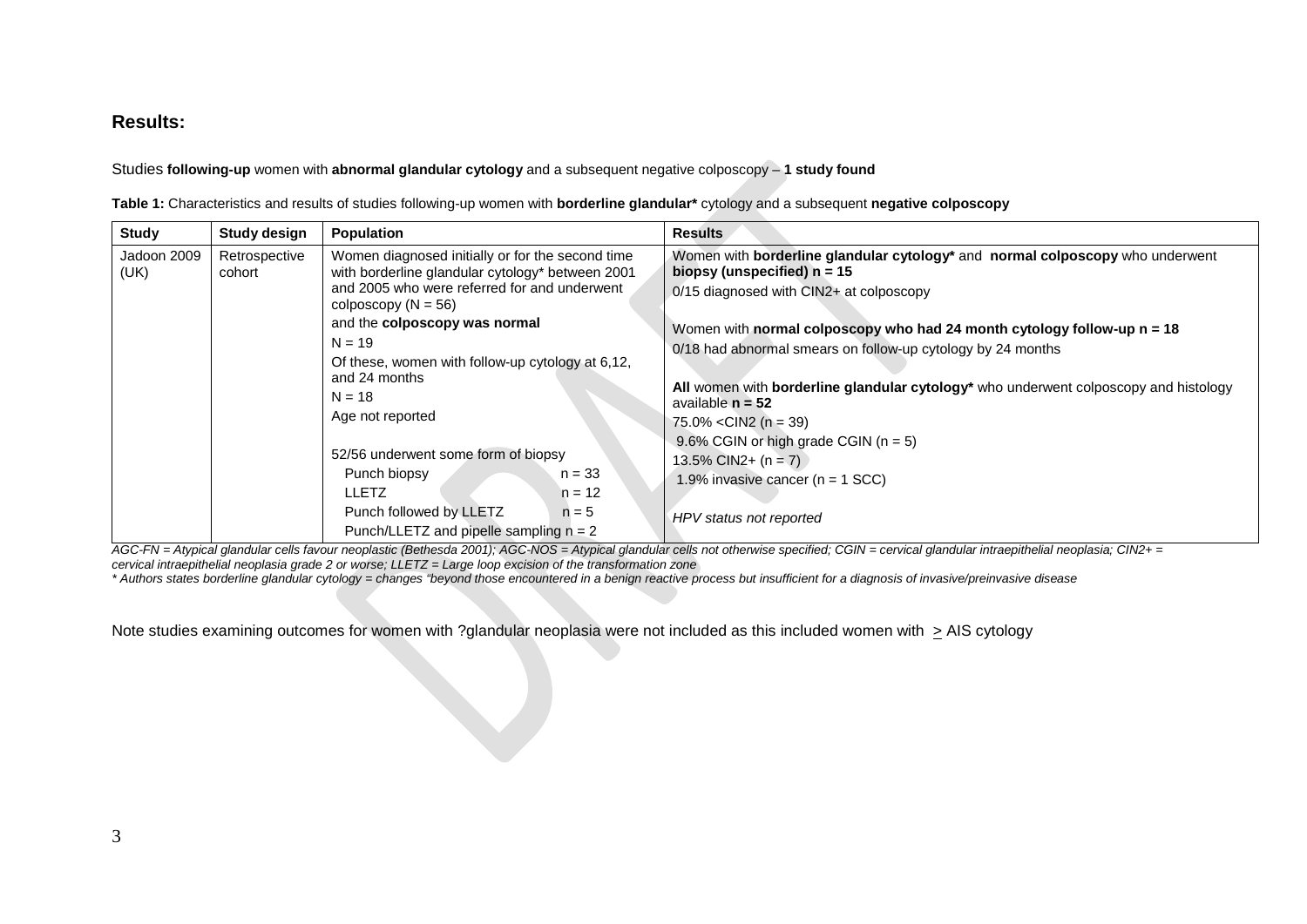Studies examining risk of cervical disease with AGC cytology and a subsequent negative colposcopy – cross-sectional - **2 studies found**

**Table 2:** Characteristics and results of studies of women with **AGC** initial cytology and a subsequent **negative colposcopy –** cross-sectional

| <b>Study</b>                 | <b>Study design</b>                            | Population                                                                                                                                                                                                                                                                                                                                                                                                                                                                                                             | <b>Results</b>                                                                                                                                                                                                                                                                                                                                                                                                                                                                                                                                                                                                                                                                                                                                                                           |
|------------------------------|------------------------------------------------|------------------------------------------------------------------------------------------------------------------------------------------------------------------------------------------------------------------------------------------------------------------------------------------------------------------------------------------------------------------------------------------------------------------------------------------------------------------------------------------------------------------------|------------------------------------------------------------------------------------------------------------------------------------------------------------------------------------------------------------------------------------------------------------------------------------------------------------------------------------------------------------------------------------------------------------------------------------------------------------------------------------------------------------------------------------------------------------------------------------------------------------------------------------------------------------------------------------------------------------------------------------------------------------------------------------------|
| Chummun<br>2012<br>(Ireland) | Retrospective<br>cohort<br>Cross-<br>sectional | Women (19.2% symptomatic, 21.8% history of<br>previous treatment) diagnosed with AGC<br>(endometrial or endocervical, not otherwise<br>specified or favour neoplastic) in 2009 and<br>underwent colposcopy ( $N = 156$ )<br>Mean age $= 41$ years<br>and the colposcopy was normal<br>$N = 27$<br>And underwent treatment or biopsy $N = 23$<br>Unclear as to reason for and method of biopsy<br>146/156 underwent some form of biopsy<br>Punch and or endometrial biopsy $n = 89$<br>LLETZ or cone biopsy<br>$n = 57$ | Women with normal colposcopy $n = 27$<br>23 underwent treatment or biopsy - remaining 4 who were not biopsied had normal smears 6<br>months later<br>2/27 (7.4%) AIS histology (unclear as to how biopsied)<br>2/27 (7.4%) CIN2 or CIN3 histology (unclear as to how biopsied)<br>Women with AGC with available histology regardless of colposcopic impression n = 146<br>68.5% normal histology<br>2.7% invasive cancer (3 SCC and 1 adenocarcinoma) – only 16 patients underwent<br>endometrial sampling<br>$3.4\%$ AIS ( $n = 5$ )<br>14.4% CIN2 or CIN3 ( $n = 21$ )                                                                                                                                                                                                                 |
| <b>Ullal 2008</b><br>(UK)    | Retrospective<br>cohort<br>Cross-<br>sectional | Women diagnosed with endocervical dyskaryosis<br>(in this study considered equivalent to AGC<br>endocervical - favour neoplastic) in 1993-1998 and<br>underwent colposcopy<br>and the colposcopy was normal<br>$N = 31$ smears followed by normal colposcopy<br>$N = 27$ smears followed by normal colposcopy and<br>biopsy<br>Unclear as to reason for and method of biopsy<br>Biopsy either LLETZ, cervical punch biopsy or laser<br>cone biopsy                                                                     | Endocervical dyskaryosis smears followed by normal colposcopy and biopsy n = 27<br>4/27 (14.8%) normal biopsy (unclear as to how biopsied, "normal" not defined)<br>23/27 (85.2%) cervical lesion on biopsy (unclear as to how biopsied, "cervical lesion" not<br>defined – described as "significant lesion" in abstract)<br>All endocervical dyskaryosis smears with available histology $n = 101$ (colposcopy biopsy<br>$n = 95$<br>69.3% glandular or CIN2+ cervical lesion ( $n = 70$ ) – 29/70 suggested on colposcopy<br>71.3% significant glandular or squamous lesion of the genital tract ( $n = 72$ )<br>49.5% endocervical lesion ( $n = 50$ ) – 5/50 suggested on colposcopy<br>31.7% CIN2+ lesion ( $n = 32$ )<br>61.4% cervical squamous lesion of any grade ( $n = 62$ ) |

*AGC = atypical glandular cells (Bethesda 2001); AIS = adenocarcinoma in situ; CIN = cervical intraepithelial neoplasia; CIN2 = CIN grade 2; CIN3 = CIN grade 3; SCC = squamous cell carcinoma*